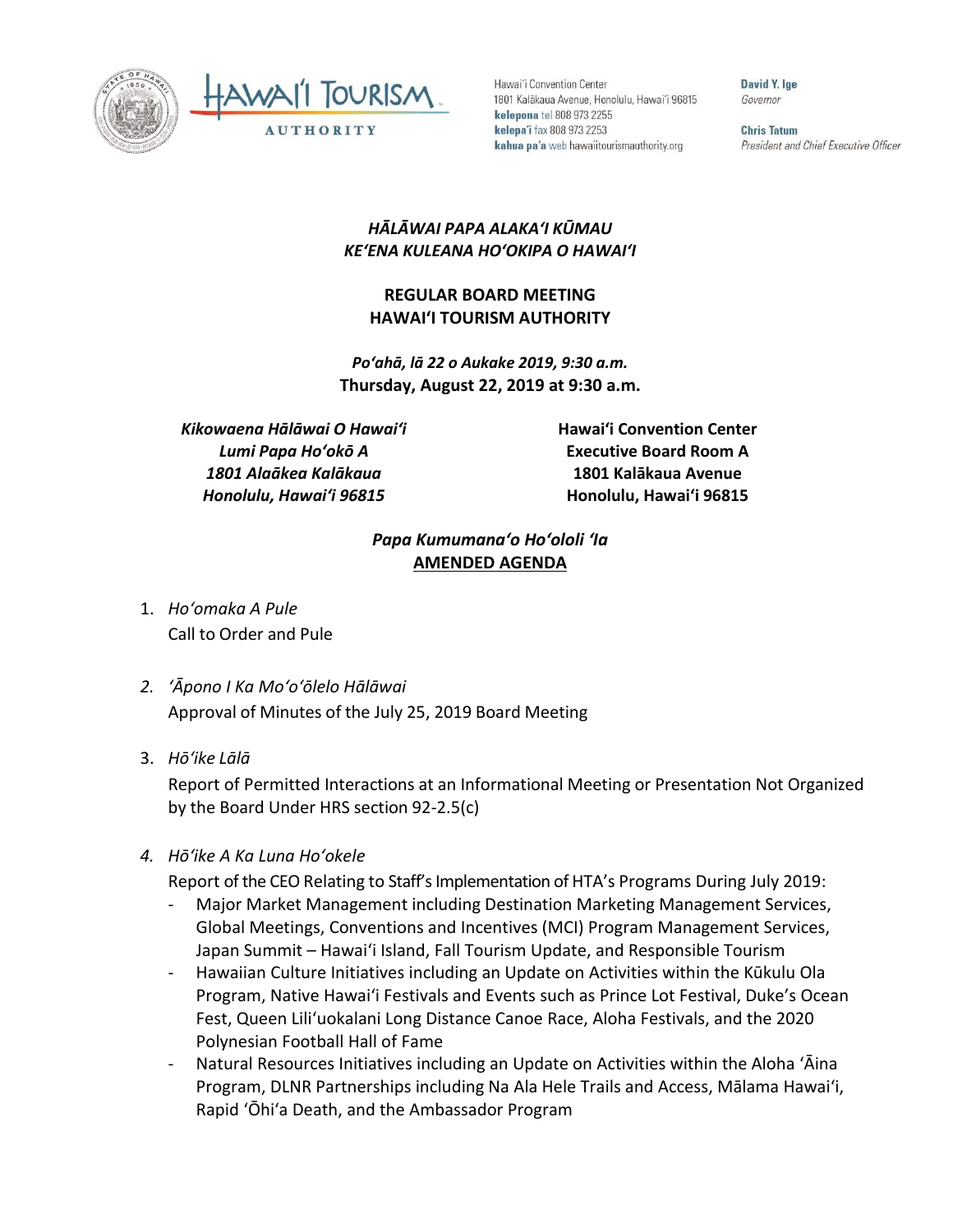

Hawai'i Convention Center 1801 Kalākaua Avenue, Honolulu, Hawai'i 96815 kelepona tel 808 973 2255 kelepa'i fax 808 973 2253 kahua pa'a web hawaiitourismauthority.org

David Y. Ine Governor

**Chris Tatum** President and Chief Executive Officer

- Communication and Outreach Update from the CEO and the Communications Director on News Releases and Reports Issued During the Month, Media Interviews with Staff that were Conducted, Publicity Support that was Provided to HTA's Various Programs, Social Media Activity and Posts, the HTA's Communications Strategy, the Tourism Marketing Plan, and International News Media Inquiries
- *5. Nāʻana I Nā Kānāwai Akaaka Aupuni Na Ke Keʻena Lawelawe ʻIkepili* Overview by the Office of Information Practices of the Sunshine Law and Uniform Information Practice Act
- *6. Hōʻike A Kūkākūkā Na Lunamakaʻāinana Ed Case No Nā Nīnūnē Pekelala Pili I Ka ʻOihana Hoʻokipa Ma Hawaiʻi*

A Report and Discussion on Federal Issues and their Effect on Tourism in Hawai'i by Congressman Ed Case:

- *Brand USA*. Marketing Effort to Brand the United States (and Hawai'i) as a Tourist Destination
- *Appropriations.* Discussion on the House Appropriations Committee, Which Oversees a \$1.3 Trillion Federal Budget, and its Impact on the Tourism Industry Both Nationally and for the State of Hawaii
- *Visas* What Visas are Needed to Come to Hawai'i
- *Vacation Rentals*. What Needs to be Done on the Federal Level to Regulate Illegal Short-Term Rentals
- *Tour Helicopters*. Safety Concerns Both in the Air and on the Ground Especially after that Fatal Crash of a Tour Helicopter in Kailua Town
- 7. *Hōʻike ʻIkepili Noiʻi ʻOihana Hoʻomākaʻikaʻi*

Presentation and Discussion of Current Market Insights and Conditions in Hawai'i and Key Major Hawai'i Tourism Markets, Including the United States, Japan, Canada, Oceania, Other Asia, Europe, and Cruise

- *8. Hōʻike, Kūkākūkā a Hoʻoholo No Nā Moʻokālā* Presentation, Discussion and Action on HTA's Financial Reports for July 2019
- *9. Hōʻike No Ka Papahana Hoʻoponopono* Update on the Status of the 2018 Audit Action Plan
- *10. Hōʻike No Ka Hana A Ke Kōmike Noiʻi Papahana Hoʻokele* Report of the Strategic Plan Investigative Committee's Activities